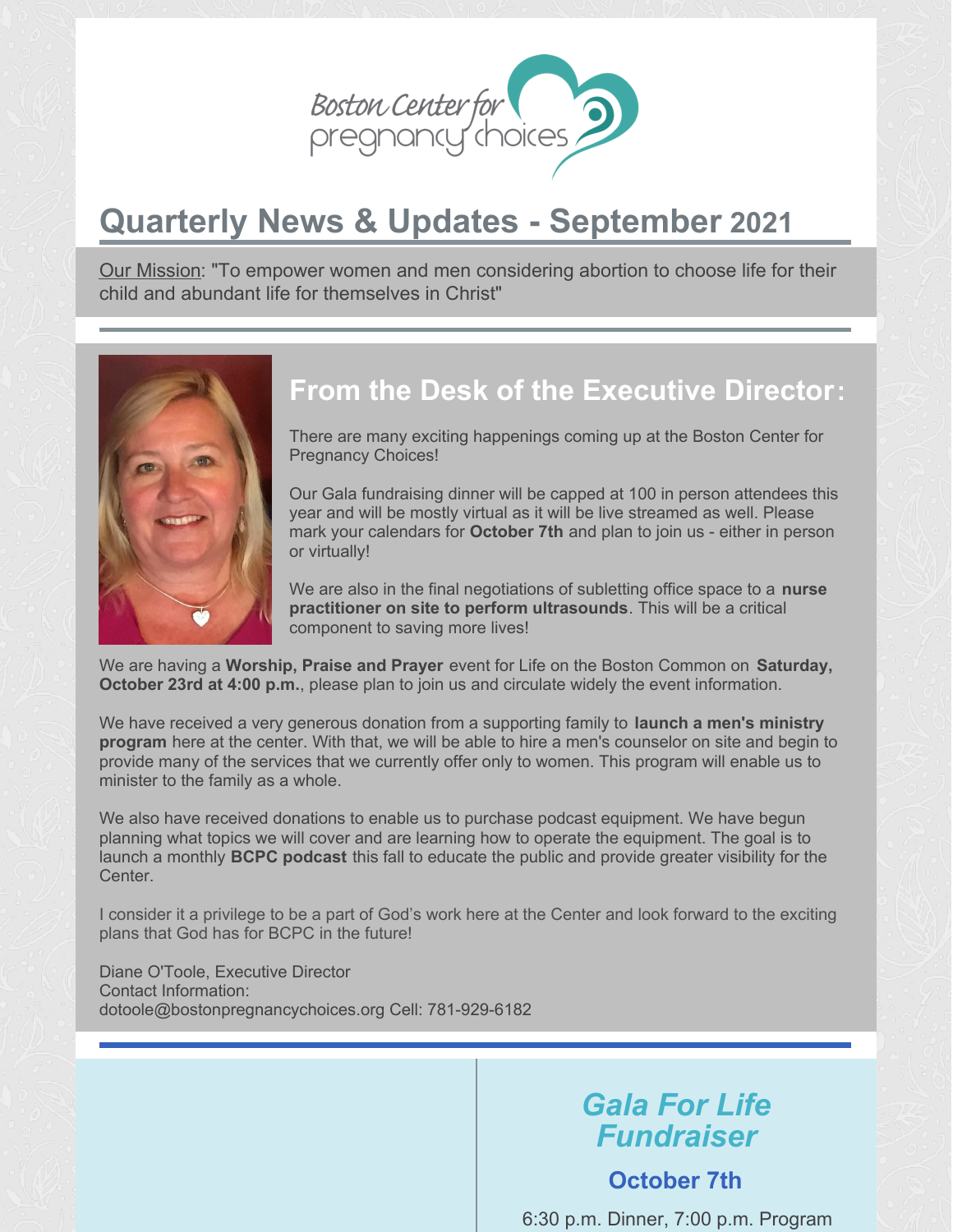

## Eleanor Outside of the U.S. Supreme Court

Eleanor McCullen has spent over 20 years praying at the Boston Planned Parenthood, counseling women and supporting those who choose life for their babies both emotionally and financially.

Eleanor won a U.S. Supreme Court case in 2013 which allowed pro-life counselors to do their life-saving work without buffer zones.

#### Speaker: **Eleanor McCullen**

*Location: Hope Christian Church* in Winchester

In person or virtual

#### **Get [Tickets](https://go.dojiggy.io/galaforlife/Campaign/Details) Here**

(In person limited to 100 ppl.)

For tables of 6 or 8 please call Diane at:

(857) 654-3358

Because of the gracious sponsors, the help of volunteers and the donation of the food by Chick fil A,100% of your donations go toward the ministry work of BCPC

## **Recent Center Statistics:**

- **322 Client visits since January 1st**
- **94 post abortion counseling visits**
- **New cases 108**
- **Babies saved: 21**

**(January through August 2021)**

# **Help Save a Life! [Donate](https://bcpc.givingfuel.com/bcpc-giving) Today!**

# **BCPC Receives Excellent Client Feedback on Client Surveys**

- **91%** of clients rated strongly agree to "My counselor listened to my situation and my needs".
- **91%** of clients rated strongly

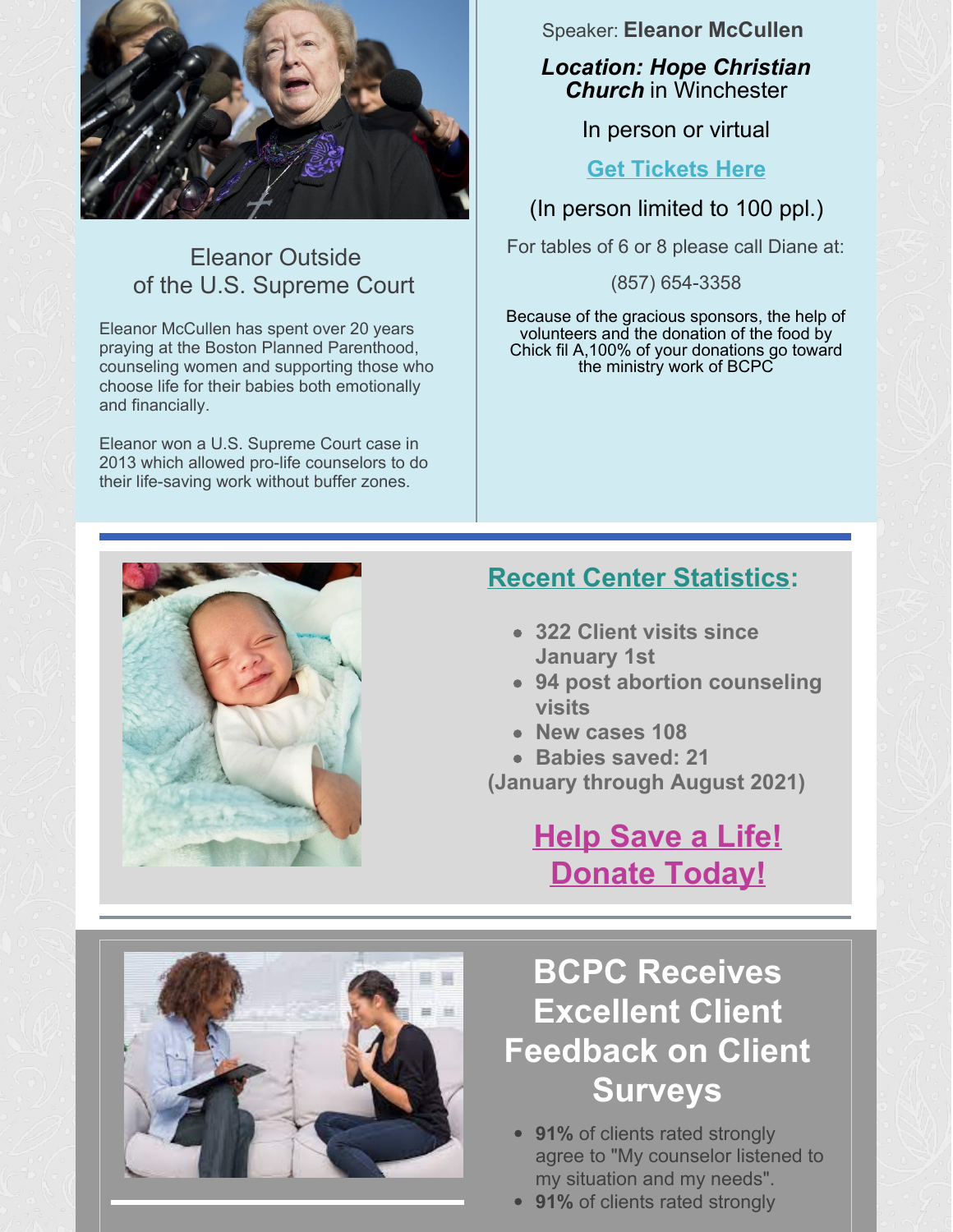agree to "My counselor gave me information that was helpful".

- **87%** of clients rated strongly agree to "I would refer a friend to BCPC.
- (157 responses out of 220 =**72%** response rate)

**Worship, Praise and Prayer For Life! on the Boston Common**

**Saturday,**

**October 23rd, 4pm**

### **Boston Common Bandstand**

**Music will be led by Mana Worship.**

**Local area Pastors will lead us in prayer**

**Please join us for this FREE event!**

**Invite your family and friends! Let us worship our Mighty God!**





#### **Current Volunteer Needs:**

- Technical Support
- Graphic Design Help

If you have either of the skills above and would like to assist BCPC on a very part-time basis, we would love to hear from you!

Please contact Lana Daniels, Volunteer Coordinator at: ldaniels@bostonpregnancychoices.org